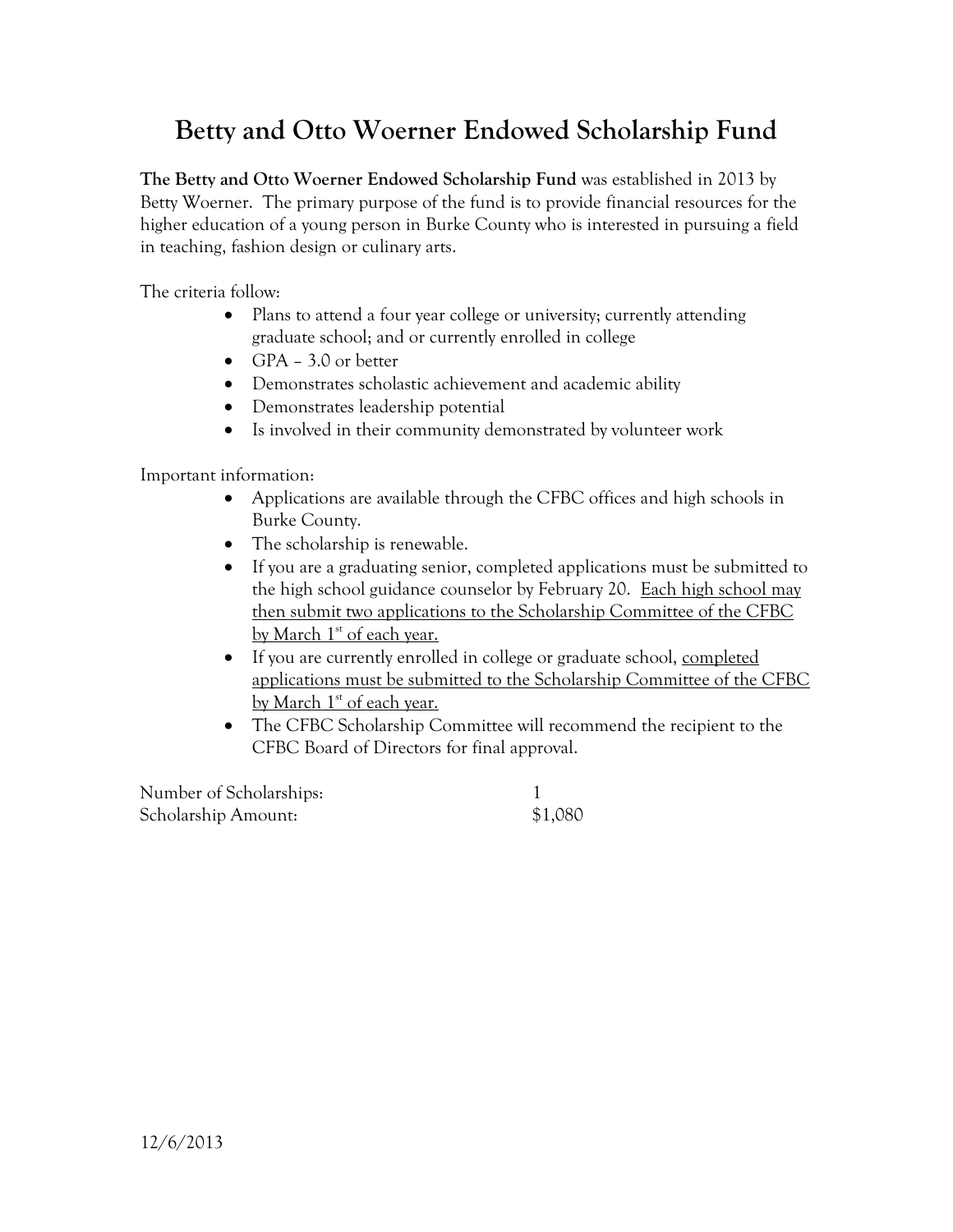# THE COMMUNITY FOUNDATION OF BURKE COUNTY BETTY AND OTTO WOERNER SCHOLARSHIP APPLICATION

|                                       | Please read each entire section before completing the application.                                                       |       |                                                    |        |                                                                                                                                                                                                                                |
|---------------------------------------|--------------------------------------------------------------------------------------------------------------------------|-------|----------------------------------------------------|--------|--------------------------------------------------------------------------------------------------------------------------------------------------------------------------------------------------------------------------------|
| APPLICANT INFORMATION                 |                                                                                                                          |       |                                                    |        |                                                                                                                                                                                                                                |
|                                       |                                                                                                                          |       |                                                    |        |                                                                                                                                                                                                                                |
| Name:<br>Last                         |                                                                                                                          | First |                                                    | Middle | "Goes By"                                                                                                                                                                                                                      |
|                                       |                                                                                                                          |       |                                                    |        |                                                                                                                                                                                                                                |
|                                       |                                                                                                                          |       |                                                    |        | Telephone: New York Changes and Changes and Changes and Changes and Changes and Changes and Changes and Changes and Changes and Changes and Changes and Changes and Changes and Changes and Changes and Changes and Changes an |
|                                       |                                                                                                                          |       |                                                    |        |                                                                                                                                                                                                                                |
|                                       | High School: <u>School Name</u>                                                                                          |       |                                                    |        |                                                                                                                                                                                                                                |
|                                       |                                                                                                                          |       |                                                    |        | School Phone Number                                                                                                                                                                                                            |
|                                       |                                                                                                                          |       | Please include a transcript with your application. |        |                                                                                                                                                                                                                                |
| <b>FAMILY INFORMATION</b>             |                                                                                                                          |       |                                                    |        |                                                                                                                                                                                                                                |
|                                       | (List first, the parent/guardian you live with most, if you are still living with your parents or a guardian)            |       |                                                    |        |                                                                                                                                                                                                                                |
|                                       |                                                                                                                          |       |                                                    |        |                                                                                                                                                                                                                                |
|                                       | Parent/Guardian 1: First Name                                                                                            |       | Last Name                                          |        | Work Phone #                                                                                                                                                                                                                   |
|                                       |                                                                                                                          |       |                                                    |        |                                                                                                                                                                                                                                |
|                                       |                                                                                                                          |       |                                                    |        |                                                                                                                                                                                                                                |
|                                       | Parent/Guardian 2:<br><b>First Name</b>                                                                                  |       | Last Name                                          |        | Work Phone #                                                                                                                                                                                                                   |
|                                       |                                                                                                                          |       |                                                    |        |                                                                                                                                                                                                                                |
|                                       |                                                                                                                          |       |                                                    |        |                                                                                                                                                                                                                                |
|                                       | Household: (check one) Single Parent: __________                                                                         |       | Two Parent:                                        |        |                                                                                                                                                                                                                                |
| Number of People Living In Household: |                                                                                                                          |       |                                                    |        |                                                                                                                                                                                                                                |
| Check if Applicable:                  | () Father Deceased () Mother Deceased () Parents Separated                                                               |       |                                                    |        | () Parents Divorced                                                                                                                                                                                                            |
|                                       | Please include a completed copy of FAFSA with your application.                                                          |       |                                                    |        |                                                                                                                                                                                                                                |
| <b>Parent Education Levels:</b>       |                                                                                                                          |       |                                                    |        |                                                                                                                                                                                                                                |
|                                       | Mother a) High School Graduate: Yes _____ No _____ b) Four-year College Graduate: Yes ______ No __________               |       |                                                    |        |                                                                                                                                                                                                                                |
|                                       | Father a) High School Graduate: Yes _____ No ____ b) Four-year College Graduate: Yes _____ No _______                    |       |                                                    |        |                                                                                                                                                                                                                                |
|                                       | List names and ages of brothers & sisters living at home or in college who are dependents of parent (s) or guardian (s): |       |                                                    |        |                                                                                                                                                                                                                                |
|                                       |                                                                                                                          |       |                                                    |        |                                                                                                                                                                                                                                |
|                                       |                                                                                                                          |       |                                                    |        |                                                                                                                                                                                                                                |
|                                       |                                                                                                                          |       |                                                    |        |                                                                                                                                                                                                                                |
|                                       |                                                                                                                          |       |                                                    |        |                                                                                                                                                                                                                                |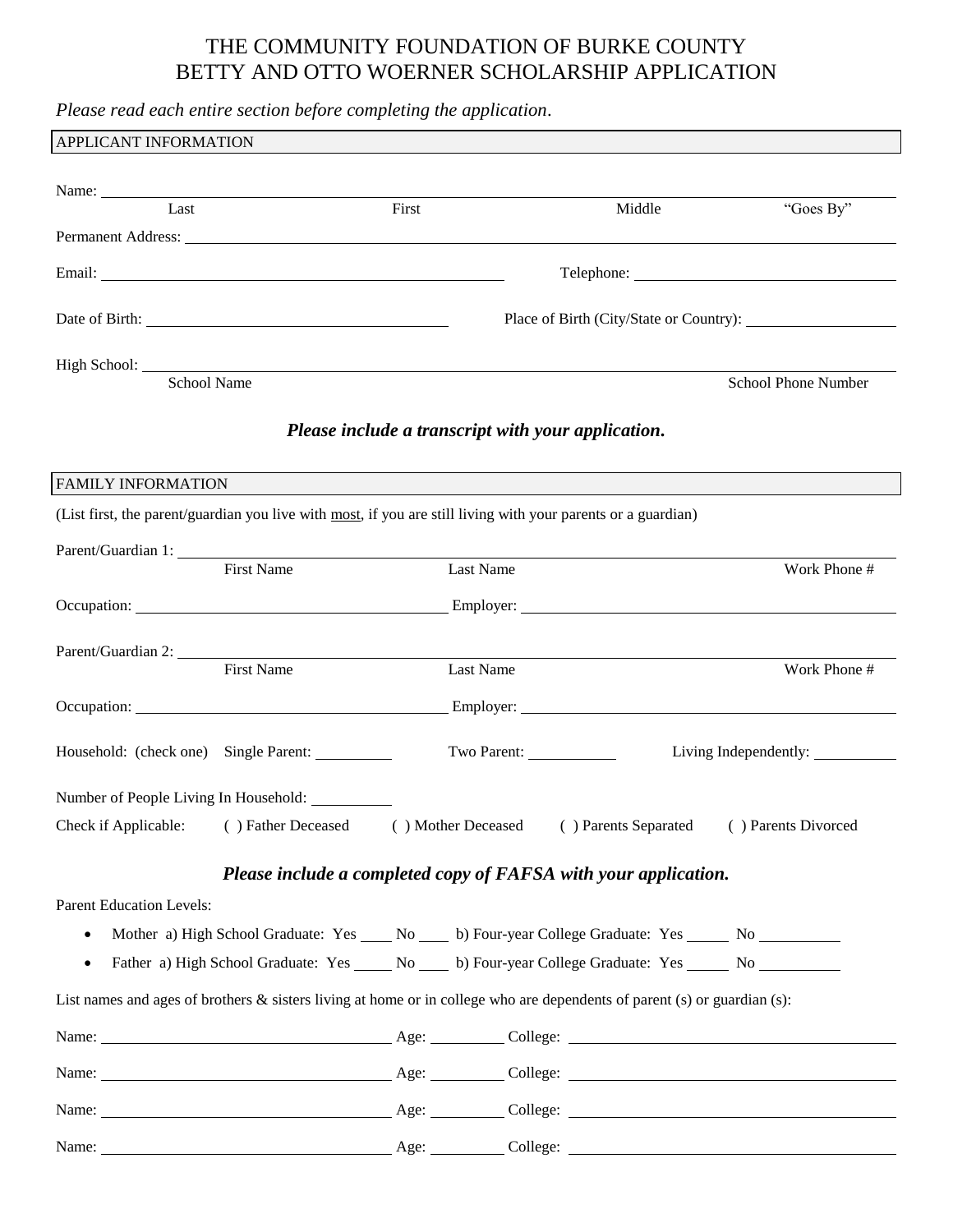### SCHOOL ACTIVITIES

In the space provided below or on a separate page, please list extracurricular activities in which you have participated during the past four years of high school. If currently attending college or graduate school, list the extracurricular activities that you have been involved in since entering college. Include clubs, sports, student government, fine arts, etc.

| <b>ACTIVITY</b> | 9 <sup>th</sup> | $10^{\text{th}}$ | $11^{\text{th}}$ | $12^{\text{th}}$ | APPROX. TIME<br><b>OUTSIDE CLASS</b><br>HRS/WK WKS/YR | LEADERSHIP POSITIONS, LETTERS<br>EARNED, AWARDS, RECOGNITION, ETC. |
|-----------------|-----------------|------------------|------------------|------------------|-------------------------------------------------------|--------------------------------------------------------------------|
|                 |                 |                  |                  |                  |                                                       |                                                                    |
|                 |                 |                  |                  |                  |                                                       |                                                                    |
|                 |                 |                  |                  |                  |                                                       |                                                                    |
|                 |                 |                  |                  |                  |                                                       |                                                                    |
|                 |                 |                  |                  |                  |                                                       |                                                                    |

## COMMUNITY & PERSONAL ACTIVITIES

In the space provided below or on a separate page, list community, church/synagogue and personal activities in which you have participated during the past four years of high school. If currently attending college or graduate school, list the community, church/synagogue and personal activities in which you have participated since entering college. Include volunteer work, youth programs, athletic programs, music, dance, scouting, 4-H, or hobbies to which you have devoted time.

| <b>ACTIVITY</b> | 9 <sup>th</sup> | $10^{\text{th}}$ | $11^{\text{th}}$ | $12^{\text{th}}$ | APPROX. TIME<br><b>OUTSIDE CLASS</b><br>HRS/WK WKS/YR | LEADERSHIP POSITIONS, LETTERS<br>EARNED, AWARDS, RECOGNITION, ETC. |
|-----------------|-----------------|------------------|------------------|------------------|-------------------------------------------------------|--------------------------------------------------------------------|
|                 |                 |                  |                  |                  |                                                       |                                                                    |
|                 |                 |                  |                  |                  |                                                       |                                                                    |
|                 |                 |                  |                  |                  |                                                       |                                                                    |
|                 |                 |                  |                  |                  |                                                       |                                                                    |
|                 |                 |                  |                  |                  |                                                       |                                                                    |

### WORK EXPERIENCE

In the space provided below or on a separate page, please list any work experience (including self-employment) you have had during the past four years. Include summer jobs as well as employment during the school year. Complete this information beginning with your most recent work experience.

| <b>EMPLOYER</b> – Contact Person & Phone | Position | Dates Employed | Hours/Week |
|------------------------------------------|----------|----------------|------------|
|                                          |          |                |            |
|                                          |          |                |            |
|                                          |          |                |            |
|                                          |          |                |            |
|                                          |          |                |            |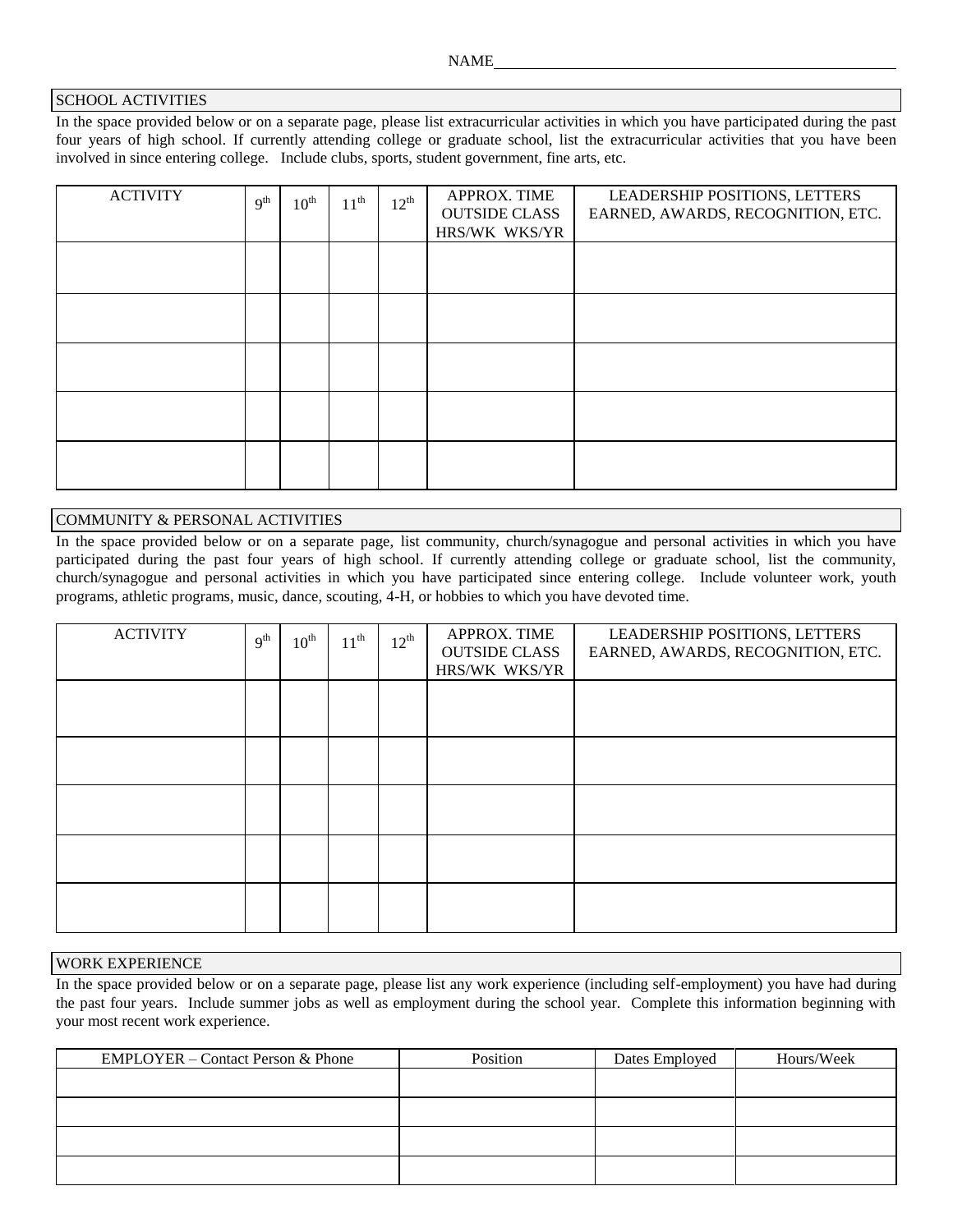#### NAME

#### COLLEGE/UNIVERSITY INFORMATION (FOR THOSE PLANNING TO ATTEND COLLEGE FOR THE FIRST TIME)

What major(s) would you like to pursue?

Please complete the following information for your top three college choices.

1. School/City/State:

| Admission status:     | <b>Application Pending</b> | Enrollment Offered | Enrollment Offer Accepted |
|-----------------------|----------------------------|--------------------|---------------------------|
| 2. School/City/State: |                            |                    |                           |

Admission status: Application Pending Enrollment Offered Enrollment Offer Accepted

3. School/City/State:

Admission status: Application Pending Enrollment Offered Enrollment Offer Accepted

COLLEGE STATEMENT: Attach a brief statement telling us why these institutions are most appealing to you.

### COLLEGE/UNIVERSITY INFORMATION (FOR THOSE CURRENTLY ENROLLED IN COLLEGE OR GRADUATE SCHOOL)

Please list the colleges you have attending and are currently enrolled in:

1. College/University/City/State:

| Class Status: _______ Freshman ________ Sophomore |                                                                               | $\frac{1}{2}$ Junior | <b>Senior</b> | Years Attended: _____________ |
|---------------------------------------------------|-------------------------------------------------------------------------------|----------------------|---------------|-------------------------------|
|                                                   | 2. College/University/City/State:                                             |                      |               |                               |
|                                                   | Class Status: _____ Freshman ______ Sophomore _______ Junior _________ Senior |                      |               | Years Attended:               |
|                                                   |                                                                               |                      |               |                               |
|                                                   | Class Status: Freshman _______ Sophomore ________ Junior ________             |                      | Senior        | Years Attended:               |

#### RECOMMENDATIONS

Please make copies of the attached form and submit no more than three (3) recommendations from a teacher or school official, a club or community sponsor/advisor or any non-family member. All recommendations should be on the attached form and returned to the scholarship committee in a sealed envelope with signature across the seal.

#### OTHER AWARDS

Please list below or on a separate page the name, amount and status of any grants or scholarships for which you have applied for the coming school year.

| NAME OF AWARD | <b>AMOUNT</b> | <b>GRANTED</b> | <b>PENDING</b> |
|---------------|---------------|----------------|----------------|
|               |               |                |                |
|               |               |                |                |
|               |               |                |                |

Please notify the Community Foundation office of any grants or scholarships you receive after you submit this application.

**CERTIFICATION** 

In voluntarily submitting this application, I certify that the information provided is complete and accurate to the best of my knowledge. Falsification of information may result in termination of any scholarship granted. I give my permission to this Scholarship Selection Committee, the Community Foundation of Burke County Scholarship Committee, the Directors of the Community Foundation of Burke County and Community Foundation Staff to release information contained in this application for the purposes of determining and publicizing scholarship awards.

Applicant's Signature Date Date of the Signature Date of the Date of the Date of the Date of the Date of the Date of the Date of the Date of the Date of the Date of the Date of the Date of the Date of the Date of the Date

- **Before submitting this application, please make a copy for your records.**
- **Insert all attachments inside the application and clearly indicate your name on the top right corner of all attachments.**
- **Do not use staples, since applications must be copied.**

**If you are a graduating senior, please return a completed application to your high school guidance department by February 20.**

If you are currently attending college or in graduate school, please return a completed application to the Community Foundation of Burke County, P.O. Box 1156, Morganton, NC 28680-1156, by March 1.

For more information, contact:

The Community Foundation of Burke County **~** Telephone: (828) 437-7105 **~** E-mail: info@cfburkecounty.org